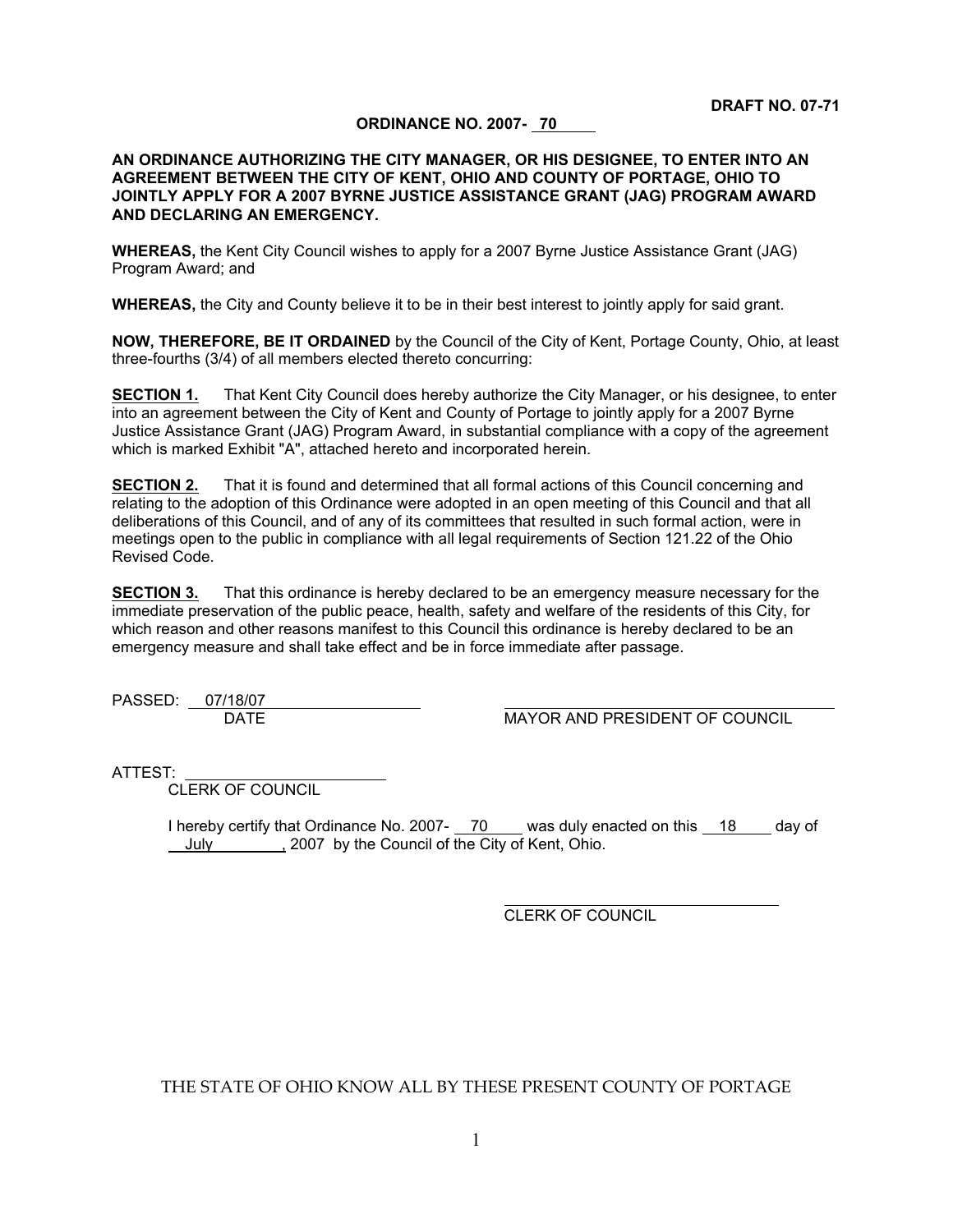## INTERLOCAL AGREEMENT BETWEEN THE CITY OF KENT, OHIO AND COUNT OF PORTAGE, OHIO

# 2007 EDWARD BYRNE MEMORIAL BYRNE DISCRETIONARY GRANTS PROGRAM [BJA-2007-1627]

This Agreement is made and entered into this \_\_day of July 2007, by and between Portage County, acting by and through its governing body, the Board of Commissioners, hereinafter referred to as COUNTY, and the City of Kent, acting by and through its governing body, the City Council, hereinafter referred to as CITY, both of Portage County, State of Ohio, witnesseth:

- **WHEREAS**, each governing body, in performing governmental functions or in paying for the performance of governmental functions hereunder, shall make that performance or those payments from current revenues legally available to that party; and
- **WHEREAS**, each governing body finds that the performance of this Agreement is in the best interests of both parties, that the undertaking will benefit the public, and that the division of costs fairly compensates the performing part for the services or functions under this agreement; and
- **WHEREAS**, the CITY and COUNTY believe it to be in their best interest to jointly apply for and allocate the FY 2007 JAG funds; and
- **WHEREAS**, Portage County will serve as the applicant/fiscal agent for the joint funds;

### **NOW THEREFORE BE IT RESOLVED, that the COUNTY and CITY agree as follows:**

- **Section 1.** COUNTY agrees to make application for \$11,153 designated as the joint application award amount, from the 2007 Byrne Justice Assistance Grant (JAG).
- **Section 2.** COUNTY agrees to disburse \$6,500 to the CITY as its share of the joint award, which funds will be used as its JAG/Disparate 07 Program until September 30, 2010.
- **Section 3**. COUNTY agrees to use \$4,153 for the JAG/Disparate 07 Program until September 30, 2010.
	- **Section 4.** Nothing in the performance of this Agreement shall impose any liability for claims against COUNTY other than claims for which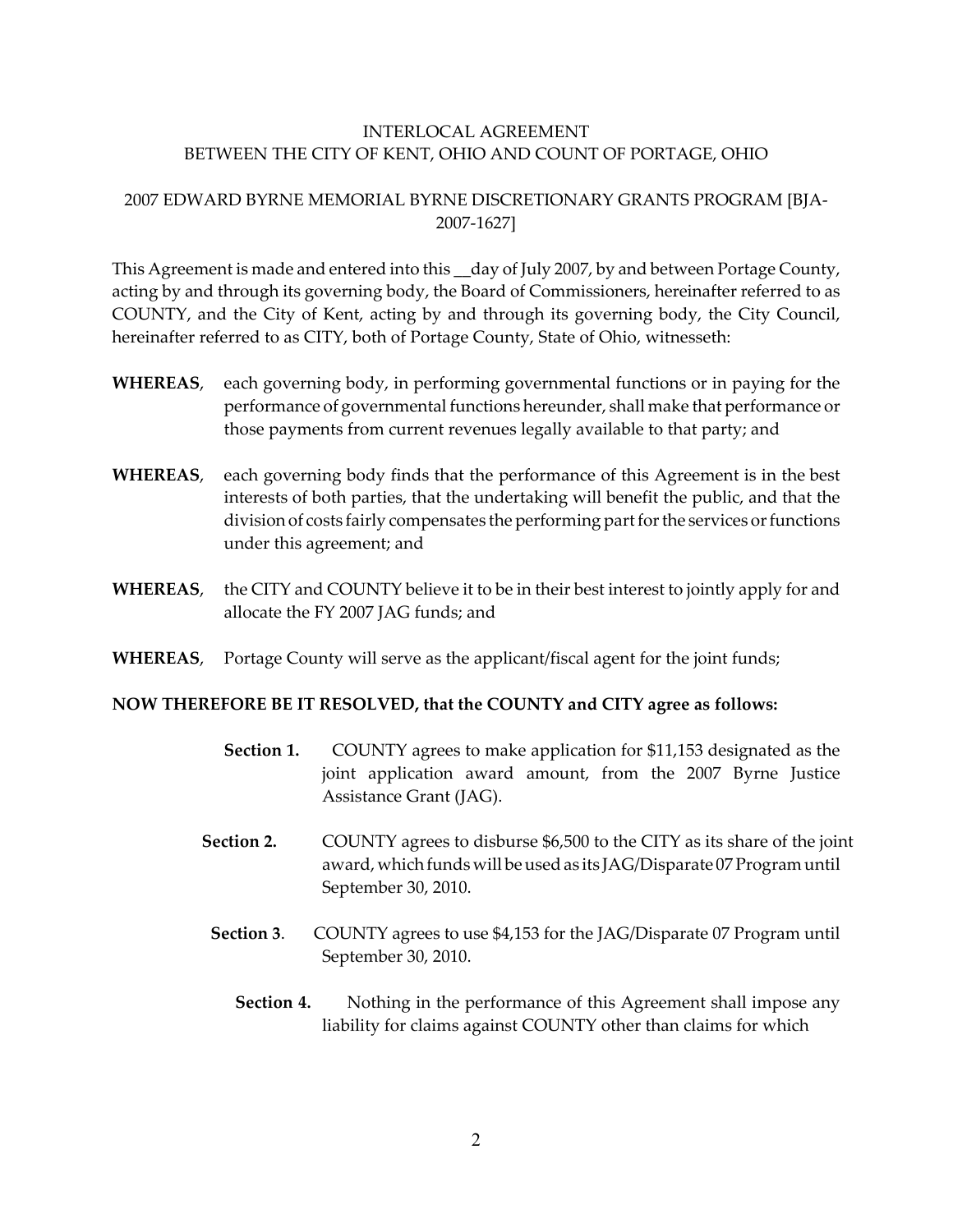INTERLOCAL AGREEMENT BETWEEN THE CITY OF KENT, OHIO AND COUNTY OF PORTAGE, OHIO – page 2

> liability may be imposed by Political Subdivision Tort Liability pursuant to R.C. 2744 et seq.

- **Section 5.** Nothing in the performance of this Agreement shall impose any liability for claims against CITY other than claims for which liability may be imposed by Political Subdivision Tort Liability pursuant to R.C. 2744 et seq.
- **Section 6.** Each party to this agreement will be responsible for its own actions in providing services under this agreement and shall not be liable for any civil liability that may arise from the furnishing of the services by the other part.
	- **Section 7**. The parties to this Agreement do not intend for any third party to obtain a right by virtue of this Agreement.
	- **Section 8**. By entering into this Agreement, the parties do not intend to create any obligations express or implied other than those set out herein; further, this Agreement shall not create any rights in any party not a signatory hereto.

CITY OF KENT, OHIO COUNTY OF PORTAGE, OHIO

Dave Ruller Maureen T. Frederick, President City Manager Portage County Board of Commissioners

**ATTEST:**

**APPROVED AS TO FORM:**

James R. Silver, Law Director City of Kent

**\_\_\_\_\_\_\_\_\_\_\_\_\_\_\_\_\_\_\_\_\_\_\_\_\_\_\_\_\_\_\_\_\_\_\_\_**

\_\_\_\_\_\_\_\_\_\_\_\_\_\_\_\_\_\_\_\_\_\_\_\_\_\_ \_\_\_\_\_\_\_\_\_\_\_\_\_\_\_\_\_\_\_\_\_\_\_\_\_\_\_\_\_